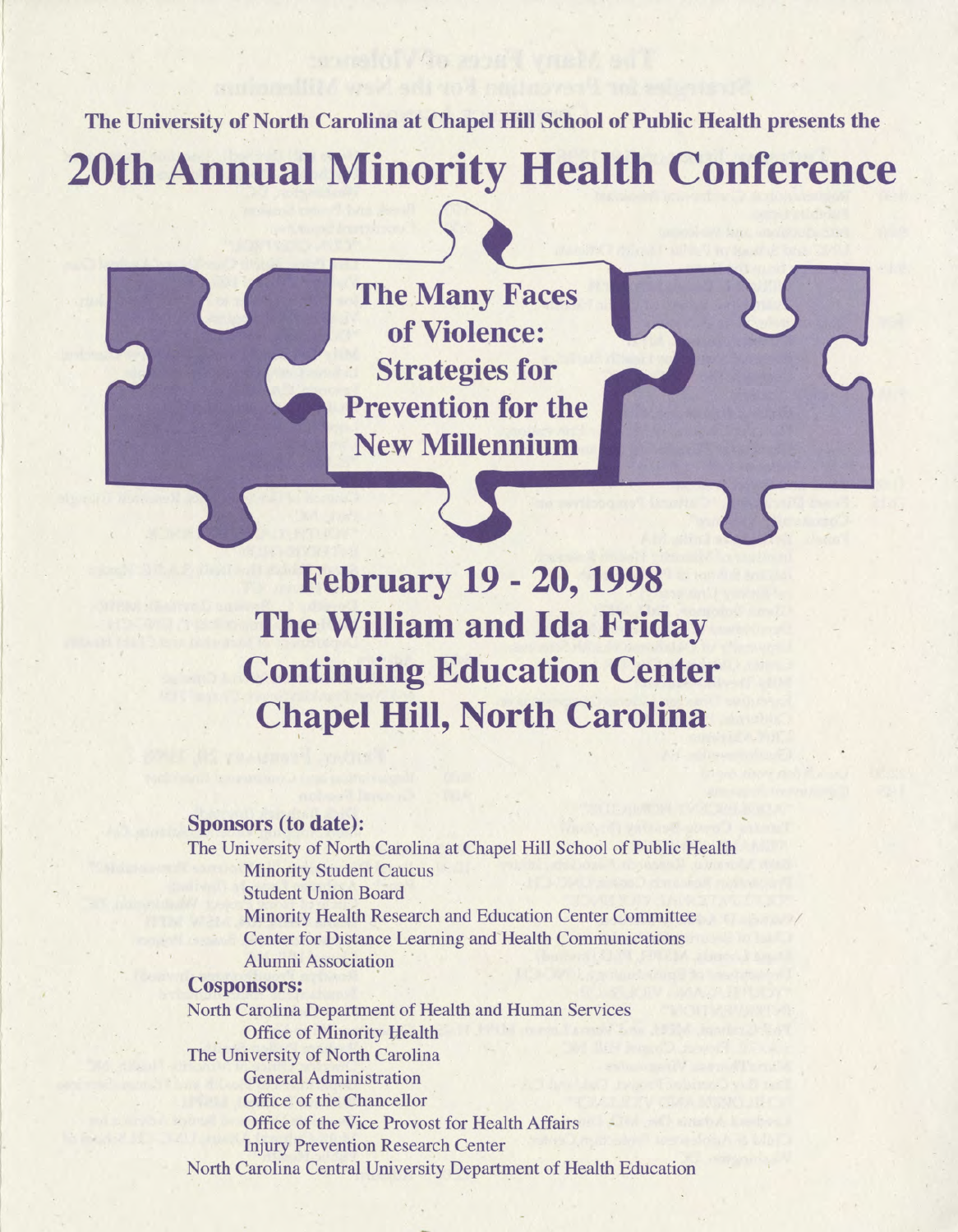# **The Many Faces of Violence: Strategies for Prevention For the New Millennium C onference A genda**

|       | THURSDAY, FEBRUARY 19, 1998                                                 |       | Hope Hill (Invited), Associate Professor of   |
|-------|-----------------------------------------------------------------------------|-------|-----------------------------------------------|
|       |                                                                             |       | Psychology, Howard University,                |
| 8:00  | Registration & Continental Breakfast                                        |       | Washington, DC                                |
|       | <b>Exhibits Open</b>                                                        | 3:00  | <b>Break and Poster Session</b>               |
| 9:00  | <b>Introductions and Welcome</b>                                            | 3:30  | <b>Concurrent Sessions:</b>                   |
|       | UNC and School of Public Health Officials                                   |       | "GUN CONTROL"                                 |
| 9:15  | Message from the Dean                                                       |       | Lisa Price, North Carolinians Against Gun     |
|       | William L. Roper, MD, MPH                                                   |       | Violence, Chapel Hill, NC                     |
|       | Dean, UNC School of Public Health                                           |       | Joe Sayou, Center to Prevent Hand Gun         |
| 9:30  | State of State/State of Nation                                              |       | Violence, Washington, DC                      |
|       |                                                                             |       | "DOMESTIC VIOLENCE"                           |
|       | <b>Delton Atkinson, MPH</b><br><b>National Center for Health Statistics</b> |       | Mily Treviño-Sauceda, Executive Director,     |
|       |                                                                             |       | Lideres Campesinas en California,             |
|       | Research Triangle Park, NC                                                  |       | Pomona, CA                                    |
| 9:45  | <b>Keynote Address</b>                                                      |       | Shalini D. Gujavarty, JD                      |
|       | <b>Rodney Hammond, PhD</b>                                                  |       | Legal/Program Director, Manavi                |
|       | Director, Division of Violence Prevention,                                  |       | Union, NJ                                     |
|       | Centers for Disease Control and Prevention,                                 |       | "ELDER ABUSE"                                 |
|       | Atlanta, GA                                                                 |       |                                               |
| 11:00 | <b>Break and Poster Session</b>                                             |       | Sharon Wilder (Invited), Triangle J           |
| 11:15 | <b>Panel Discussion: "Cultural Perspectives on</b>                          |       | Council of Governments, Research Triangle     |
|       | <b>Community Violence"</b>                                                  |       | Park, NC                                      |
|       | Panel: Bernadette Leite, MA                                                 |       | "YOUTH/GANG VIOLENCE                          |
|       | Institute of Minority Health Research,                                      |       | INTERVENTION"                                 |
|       | Rollins School of Public Health                                             |       | Sarah Fabish (Invited), S.A.F.E. Haven        |
|       | (of Emory University)                                                       |       | New Haven, CT                                 |
|       | Glenn Solomon, PhD, MPH                                                     |       | Dorothy C. Browne (Invited), MSW,             |
|       | Department of Adolescent Medicine,                                          |       | MPH, PhD, Project RAPP, UNC-CH                |
|       | University of Oklahoma Health Sciences                                      |       | Department of Maternal and Child Health       |
|       | Center, Oklahoma City, OK                                                   | 5:00  | Adjourn                                       |
|       | Mily Treviño-Sauceda                                                        | 6:00  | <b>Social: Fusions New World Cuisine</b>      |
|       | Executive Director, Lideres Campesinas en                                   |       | 454 West Franklin Street, Chapel Hill         |
|       | California, Pomona, CA                                                      |       |                                               |
|       | <b>Cliff Akiyama</b>                                                        |       |                                               |
|       | Charlottesville, VA                                                         |       | FRIDAY, FEBRUARY 20, 1998                     |
| 12:30 | Lunch (on your own)                                                         |       |                                               |
| 1:45  | <b>Concurrent Sessions:</b>                                                 | 8:00  | <b>Registration and Continental Breakfast</b> |
|       | "ADOLESCENT HOMICIDE"                                                       | 9:00  | <b>General Session</b>                        |
|       |                                                                             |       | Dick Bathrick (Invited)                       |
|       | Tamara Coyne-Beasley (Invited)                                              |       | Men Stopping Violence, Atlanta, GA            |
|       | "FEMALE HOMICIDE"                                                           | 10:15 | <b>Break</b>                                  |
|       | Beth Moracco, Research Associate, Injury                                    | 10:30 | Panel Discussion: "Is Violence Preventable?"  |
|       | Prevention Research Center, UNC-CH                                          |       | Panel: Ambrose Lane, Jr. (Invited)            |
|       | "OCCUPATIONAL VIOLENCE"                                                     |       | Circle of Hope Project, Washington, DC        |
|       | Francis D'Addario (Invited)                                                 |       | Diana Wells, RN, MSW, MPH                     |
|       | <b>Chief of Security, Starbucks</b>                                         |       | Nurse Advocate, Beacon Project                |
|       | Dana Loomis, MSPH, PhD (Invited)                                            |       | Chapel Hill, NC                               |
|       | Department of Epidemiology, UNC-CH                                          |       | Rosalyn Preudhomme (Invited)                  |
|       | "YOUTH/GANG VIOLENCE                                                        |       | Fountain for Youth Initiative                 |
|       | <b>INTERVENTION"</b>                                                        |       | New York, NY                                  |
|       | Phil Graham, MPH, and Verna Lamar, MPH 11:45                                |       | Conference Wrap-Up                            |
|       | S.A.G.E. Project, Chapel Hill, NC                                           |       | <b>Barbara Pullen-Smith</b>                   |
|       | <b>MariaTheresa Viramontes</b>                                              |       | Director, Office of Minority Health, NC       |
|       | East Bay Corridor Project, Oakland CA                                       |       | Department of Health and Human Services       |
|       | "CHILDREN AND VIOLENCE"                                                     |       | William T. Small, MSPH                        |
|       | Lavdena Adams Orr, MD, Director,                                            |       | <b>Associate Dean and Senior Advisor for</b>  |
|       | Child & Adolescent Protection Center,                                       |       | Multi-Cultural Affairs, UNC-CH School of      |
|       | Washington, DC                                                              |       | <b>Public Health</b>                          |
|       |                                                                             |       |                                               |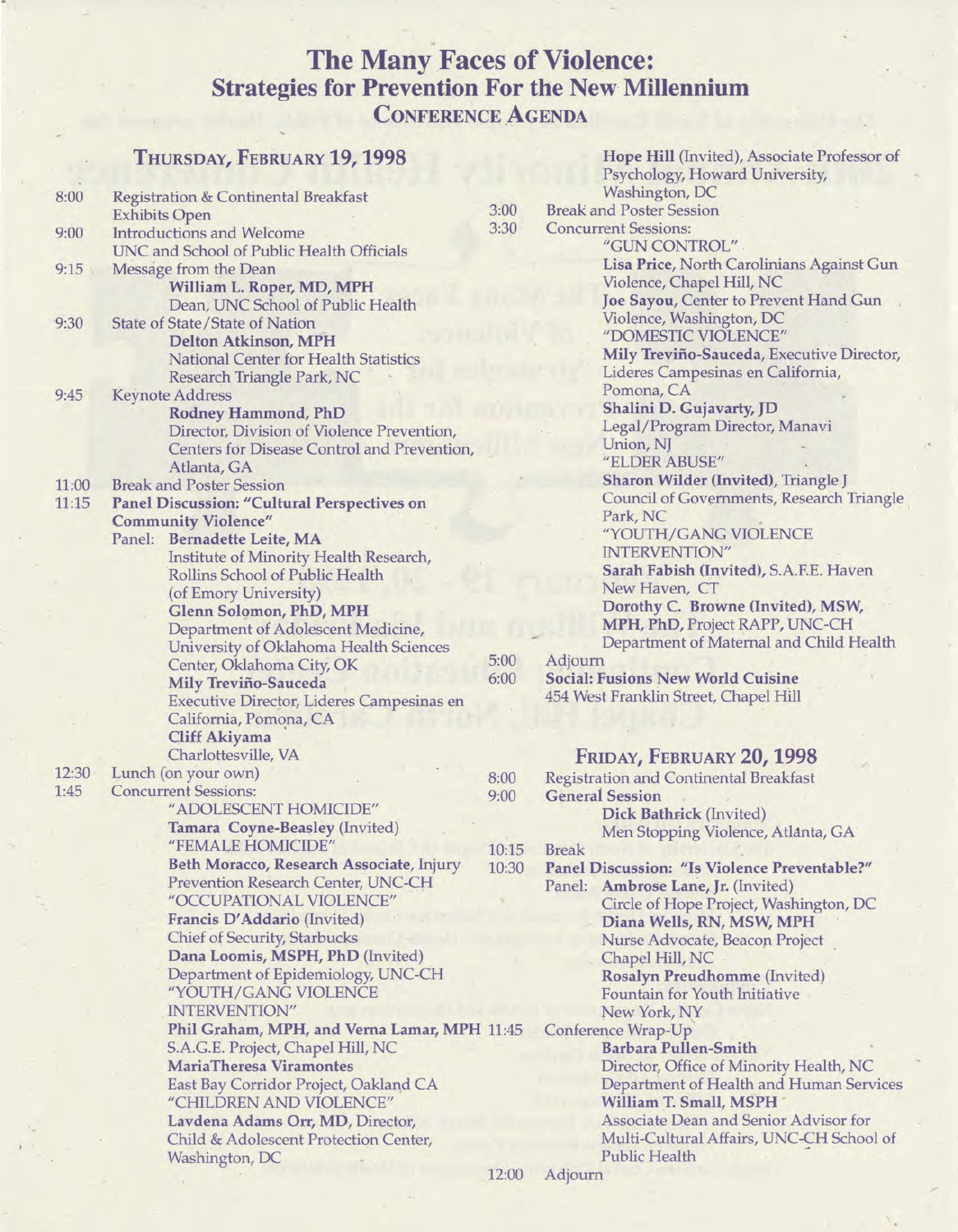# **The Many Faces of Violence: Strategies for Prevention For the New Millennium**

Violent and abusive acts negatively affect the physical and mental health of an estimated 2.2 million US residents every year. Among the many types of violent and abusive behaviors reported, suicide and homicide together account for the fourth leading cause of premature death prior to the age of 65. For example, homicide is the leading cause of death in Black men between the ages of 15 and 34. For these reasons, the multi-causal and multifaceted problem of violence has emerged in the last 15 years as a public health priority, particularly in communities of color where violence is at epidemic proportions.

The 1998 Minority Health Conference will examine the issues of violence that affect our culturally and ethnically diverse communities. Topics will include homicide, gun/firearm-related deaths, children and violence, domestic violence, and youth/gang violence. The Conference's goals are to:

- Present interventions, policies and research that illustrate varied and innovative ways of examining, preventing and reducing violence in communities of color (an evaluation component will be part of these presentations);
- Summarize and disseminate information about violent and abusive behavior within the larger sociopolitical context;
- Provide the opportunity for increased interaction between conference attendees and presenters for the purposes of learning practical applications in preventing community violence.

# **Registration Form : 20th Annual Minority Health Conference (2010198)**

### *Please check any of the following boxes that apply:*

- **This confirms my fax or telephone registration.**
- **I have special needs for overnight accommodations, learning aids, and/or facility accessibility information. Please contact-me at my [ ] day or [ ] evening phone number.**
- **I am a student, staff employee, or faculty member at UNC-Chapel Hill.**
- **I am an alumnus of the UNC-CH School of Public Health.**
- **I would like to receive e-mail announcements of upcoming public health continuing education programs.**

#### **Choose one of five ways to register:**

- Fax your registration form to 919/966-5692
- Register by phone-by calling 919/966-4032
- E-mail all registration information to [OCE@UNC.EDU](mailto:OCE@UNC.EDU)
- Visit our WWW site at<http://www.sph.unc.edu/cdlhc/oce>
- Mail your completed registration form with check or purchase order to:

## **Registrar UNC-CH School of Public Health CB#8165, Tate-T\imer-Kuralt Building**

**Chapel Hill, NC 27599-8165 (St^te Courier Code 17-61-04)**

**REGISTRATION FEE:** \$0 for students, UNC system faculty and staff and senior citizens \$50 for all others (\$65 for on-site registration) **PAYMENT : □ Check/purchase order** 

| Please print or type the following information:                                                   |  |
|---------------------------------------------------------------------------------------------------|--|
| Name Social Security #                                                                            |  |
| Agency <b>Agency Agency Agency Agency Agency Agency Agency Agency Agency Agency Agency Agency</b> |  |
|                                                                                                   |  |
|                                                                                                   |  |
| County of Residence (if NC)                                                                       |  |
| Day Phone <b>Evening Phone</b>                                                                    |  |
|                                                                                                   |  |
| <b>Job Title/Position</b>                                                                         |  |

*We ask that you voluntarily provide your Social Security Number with the understanding that it will be used only as an identification number for internal record keeping and data processing operations at the University of North Carolina at Chapel Hill.*

*Admission to School of Public Health programs is without regard to race, sex, national origin, color, religion, handicap, age or veteran's status.*